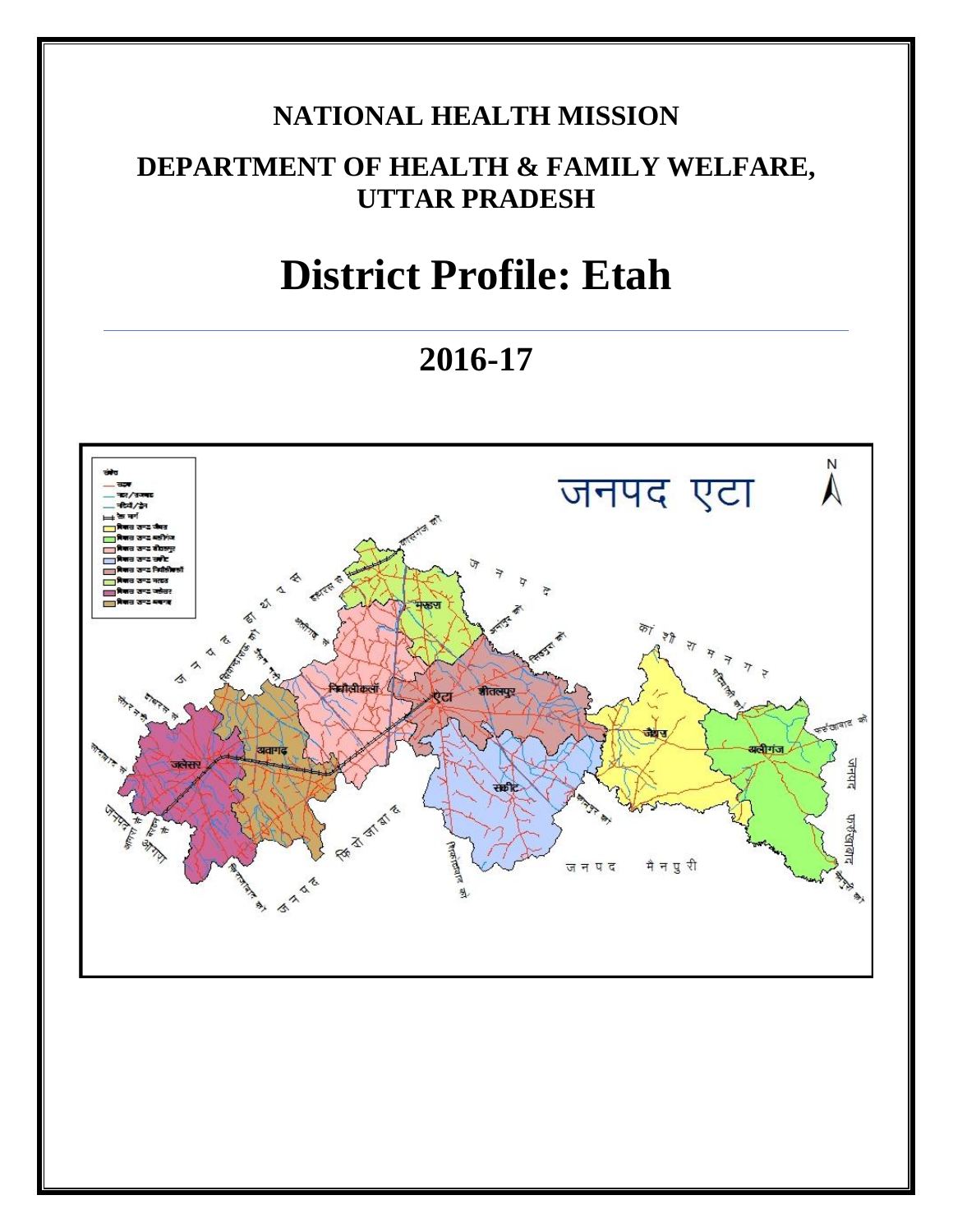### **District Profile:**

|                                                         | Etah          | <b>Uttar Pradesh</b> |
|---------------------------------------------------------|---------------|----------------------|
| Number of Districts (RHS 2014)                          | $1$ (Block-8) | 75                   |
| Number of Sub District (Tehsil/Taluka etc.) Census 2011 |               | 312                  |
| Number of Villages (RHS 2014)                           | 875           | 106704               |
| Number of District Hospitals (RHS 2014)                 | C             | 160                  |
| Number of Community Health Centres (RHS 2014)           |               | 773                  |
| Number of Primary Health Centres (RHS 2014)             | 32            | 3497                 |
| Number of Sub Centres (RHS 2014)                        | 190           | 20521                |

## **Demographic Profile**

| <b>Indicator</b>                                   | Etah  | <b>Uttar Pradesh</b> |
|----------------------------------------------------|-------|----------------------|
| Total Population (In Crore) (Census 2011)          | 0.18  | 19.96                |
| Decadal Growth (%) (Census 2001)                   | 15.9  | 20.09                |
| Crude Birth Rate (AHS 12-13)                       | 27.6  | 24.8                 |
| Crude Death Rate (AHS 12-13)                       | 7.9   | 8.3                  |
| Natural Growth Rate (AHS 12-13)                    | 19.7  | 16.5                 |
| Sex Ratio (Census 2011)                            | 873   | 908                  |
| Child Sex Ratio (Census 2011)                      | 879   | 899                  |
| Schedule Caste population (In Crore) (Census 2001) | 0.03  | 3.51                 |
| Schedule Tribe population (in crore) (Census 2001) | 0.00  | 0.011                |
| Total Literacy Rate (%) (Census 2011)              | 73.27 | 69.72                |
| Male Literacy Rate (%) (Census 2011)               | 83.21 | 79.24                |
| Female Literacy Rate (%) (Census 2011)             | 61.72 | 59.26                |

### **Status of Health Indicators (AHS 12-13)**

| <b>Indicators</b>                | <b>Etah</b> | <b>Uttar Pradesh</b> |
|----------------------------------|-------------|----------------------|
| <b>Infant Mortality Rate</b>     | 67          | 68                   |
| <b>Neo-Natal Mortality Rate</b>  | 48          | 49                   |
| <b>Maternal Mortality Ratio</b>  | 256         | 258                  |
| <b>Total Fertility Rate</b>      | 4.2         | 3.3                  |
| <b>Under-five Mortality Rate</b> | 86          | 90                   |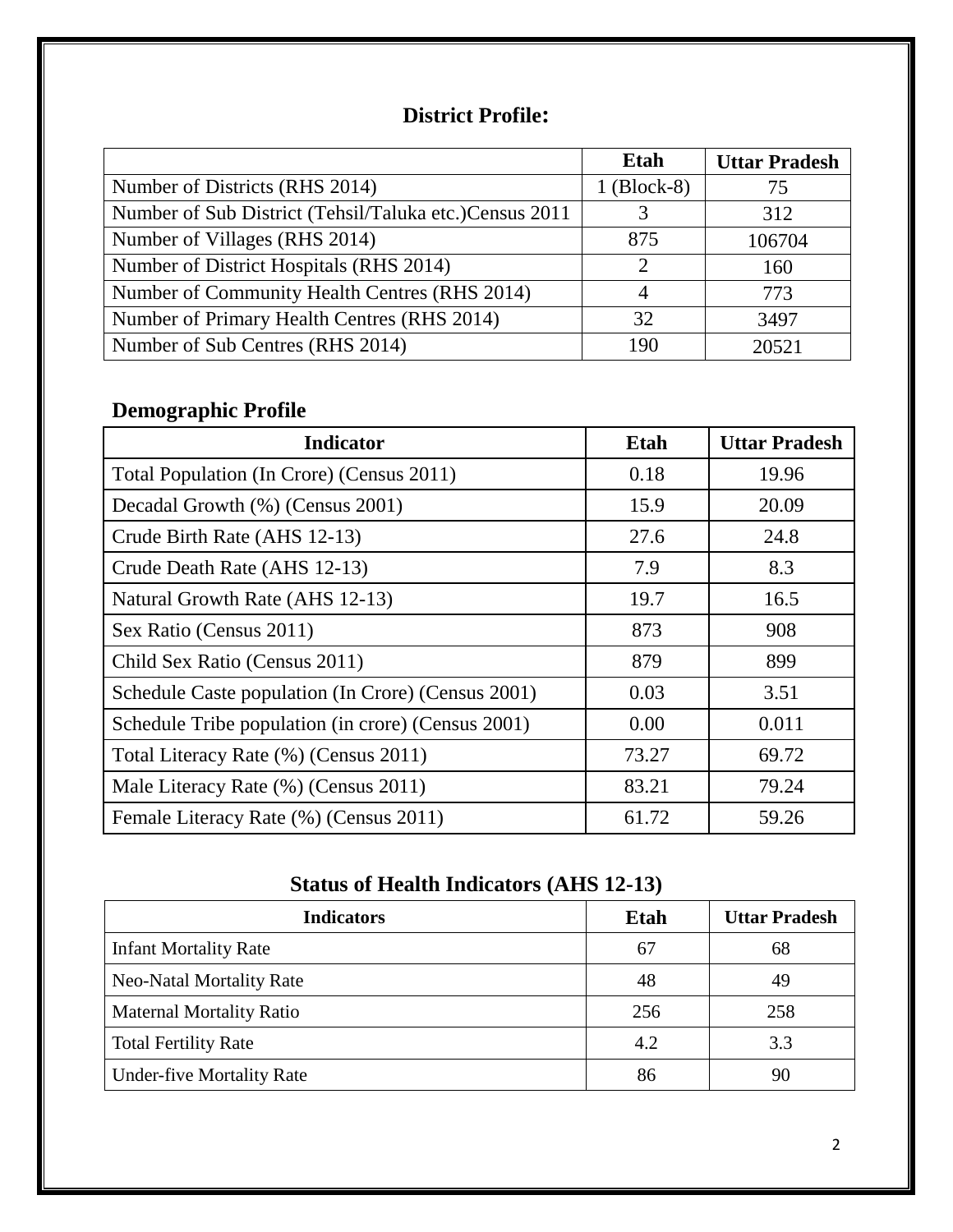# **Progress under Health Systems Strengthening**

| SI.<br>N <sub>0</sub>                        | <b>Activity</b>                  | <b>Status</b>                                                                                                                                                                                                                 |                         |                        |                                                                 |                  |
|----------------------------------------------|----------------------------------|-------------------------------------------------------------------------------------------------------------------------------------------------------------------------------------------------------------------------------|-------------------------|------------------------|-----------------------------------------------------------------|------------------|
| $\mathbf{1}$                                 | 24x7 PHCs                        | Out of 32, only 7 PHCs are functioning on 24x7 basis.                                                                                                                                                                         |                         |                        |                                                                 |                  |
| $\overline{2}$                               | Functioning<br>as FRUs           | level) are working as FRUs                                                                                                                                                                                                    |                         |                        | Only 2 Facilities (1 DH, 0 SDH and 1 other level CHC and others |                  |
| 3                                            | <b>ASHAs</b><br>Selected         | 1459 ASHAs have been engaged<br>(1459 have been trained in $1st$ Module, and 1459 ASHAs are trained<br>upto $5th$ Module and 1194 ASHAs trained in Round-1 & 1194<br>ASHAs trained in Round-2 of $6^{th}$ & $7^{th}$ Modules) |                         |                        |                                                                 |                  |
| $\overline{4}$                               | Contractual<br>appointments      | Human Resource (HR) has been approved.<br>(Medical Officers (MBBS) - 3, Specialist - 5, AYUSH Mos/<br>Physicians - 20, SNs - 47, ANMs $-$ 30, LTs - 2, Pharmacists - 10,<br>others)                                           |                         |                        |                                                                 |                  |
| 5                                            | Rogi Kalyan<br>Samiti            | 11 facilities (2 DH, 9 CHCs/BPHCs) have been registered with<br>RKS.                                                                                                                                                          |                         |                        |                                                                 |                  |
| 6                                            | <b>VHSNCs</b>                    | Out of 875 villages, 576 villages constituted VHSNCs.                                                                                                                                                                         |                         |                        |                                                                 |                  |
| 7                                            | <b>DLVMCs</b>                    | Completion of 1 DLVMC has been reported.                                                                                                                                                                                      |                         |                        |                                                                 |                  |
| 8                                            | <b>VHNDs</b>                     | 21681 VHNDs were held during 2015-16.                                                                                                                                                                                         |                         |                        |                                                                 |                  |
| 9                                            | <b>ERS</b>                       | 21 (102-Type) & 16 (108-Type) are operational.                                                                                                                                                                                |                         |                        |                                                                 |                  |
| 10                                           | <b>MMU</b>                       | No anyone Mobile Medical Units (MMU) has been given to the<br>District.                                                                                                                                                       |                         |                        |                                                                 |                  |
| 11                                           | Ambulance                        | 1 ambulance has been operational from state budget.                                                                                                                                                                           |                         |                        |                                                                 |                  |
|                                              |                                  | <b>Facility</b>                                                                                                                                                                                                               | <b>New Construction</b> |                        | <b>Renovation/ Up gradation</b>                                 |                  |
|                                              |                                  |                                                                                                                                                                                                                               |                         | Sanctioned   Completed | <b>Sanctioned</b>                                               | <b>Completed</b> |
| 12                                           | Infrastructure<br>Strengthening  | <b>CHC</b>                                                                                                                                                                                                                    | 4                       | $\overline{0}$         | $\theta$                                                        | $\overline{0}$   |
|                                              |                                  | 100 Bed<br>Maternity<br>Wing                                                                                                                                                                                                  | $\mathbf{1}$            | $\boldsymbol{0}$       | $\theta$                                                        | $\overline{0}$   |
|                                              | Sick New Born Care unit (SNCU)   |                                                                                                                                                                                                                               |                         | $\overline{0}$         |                                                                 |                  |
|                                              | New Born                         | New Born Stabilization Unit (NBSU)                                                                                                                                                                                            |                         |                        | 1                                                               |                  |
| 13                                           | <b>Care Units</b><br>established | New Born Care Corner (NBCC)                                                                                                                                                                                                   |                         |                        | 10                                                              |                  |
| <b>Nutrition Rehabilitation Center (NRC)</b> |                                  |                                                                                                                                                                                                                               | 1                       |                        |                                                                 |                  |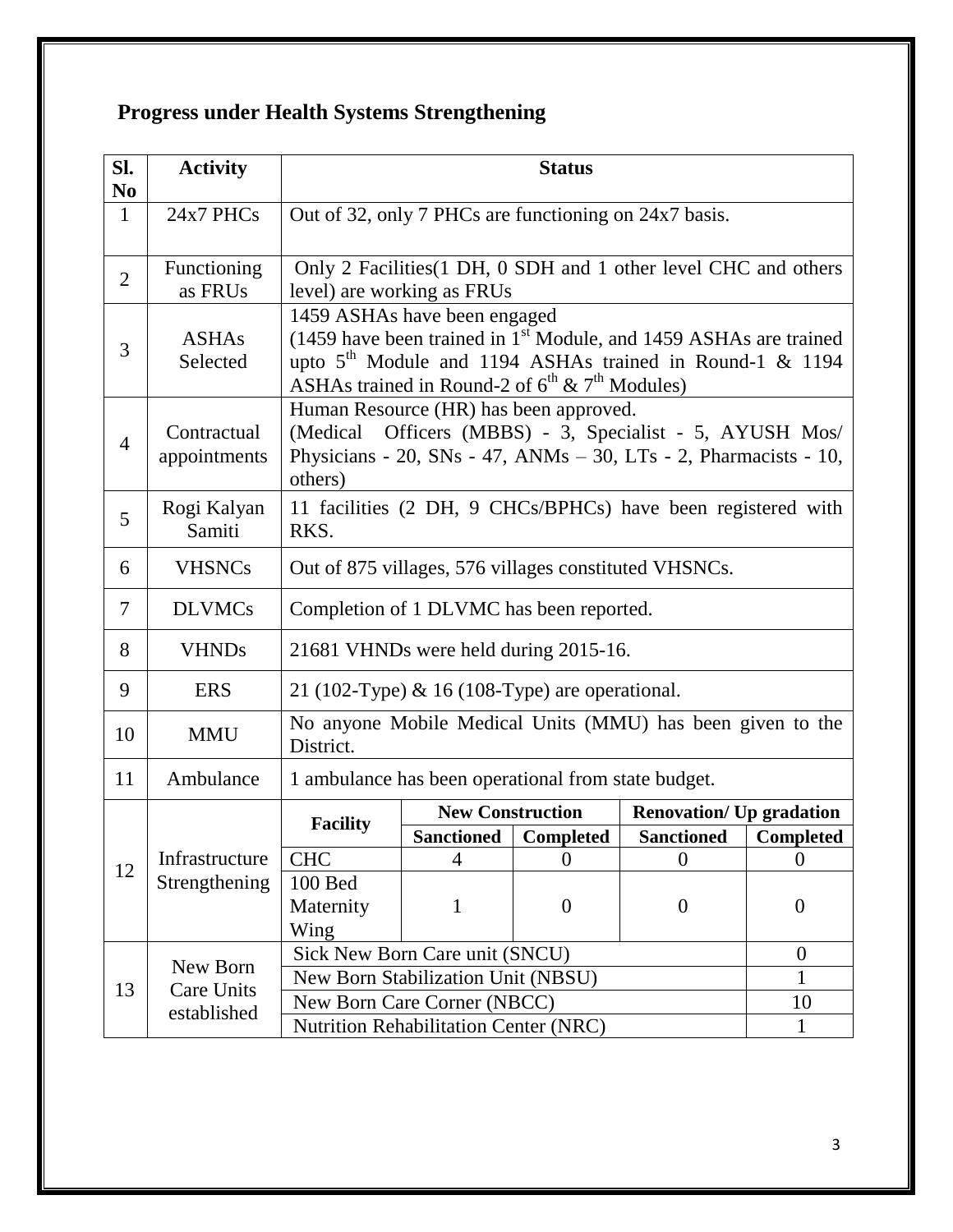| Year    | <b>Institutional Deliveries</b> | <b>JSY</b> beneficiaries<br>(Including Home Deliveries) |
|---------|---------------------------------|---------------------------------------------------------|
| 2012-13 | 13858                           | 13884                                                   |
| 2013-14 | 14848                           | 14859                                                   |
| 2014-15 | 14515                           | 14521                                                   |
| 2015-16 | 15260                           | 15262                                                   |
| 2016-17 | 6113 (till Aug, 16)             | 6114 (till Aug, 16)                                     |

### **Physical Progress of Institutional Deliveries and JSY**

### **1. Funds Released under NRHM** (in crores)

| Year         | <b>Allocation</b> | Release* | <b>Expenditure</b> |
|--------------|-------------------|----------|--------------------|
| 2012-13      | 21.13             | 21.13    | 10.36              |
| 2013-14      | 13.01             | 8.69     | 12.22              |
| 2014-15      | 18.44             | 13.29    | 15.57              |
| 2015-16      | 20.32             | 17.52    | 16.15              |
| <b>Total</b> | 72.90             | 60.63    | 54.30              |

\*Release figures for the F.Y. 2015-16 are updated on 31.03.2016 and provisional.

### **NUHM**

### **A. Demographic Profile (As per Census 2011):**

|                | <b>Total Population (In lakhs)</b>                                            | 17.74    |
|----------------|-------------------------------------------------------------------------------|----------|
| 2              | Urban Population (In lakhs)                                                   | 2.68     |
| 3              | Urban Population as percentage of total population                            | 15.11%   |
| $\overline{4}$ | Urban slum population (in lakhs)                                              | 0.35     |
| 5              | Slum population as percentage of urban population                             | 13.05%   |
| 6              | Number of Metro cities                                                        | $\theta$ |
| 7              | Number of Million + cities $(> 10$ lakh population)                           | 0        |
| 8              | Number of cities with 1 to 10 lakh population                                 |          |
| 9              | Number of towns with less than 1 lakh but more than 50<br>thousand population | $\theta$ |
| 10             | Number of State HQs/District HQs which have population                        | $\theta$ |
|                | between 50 thousand to 30 thousand                                            |          |
| 11             | Total Eligible cities $(6+7+8+9+10)$                                          |          |
| 12             | Total cities covered under NUHM till 2015-16                                  |          |